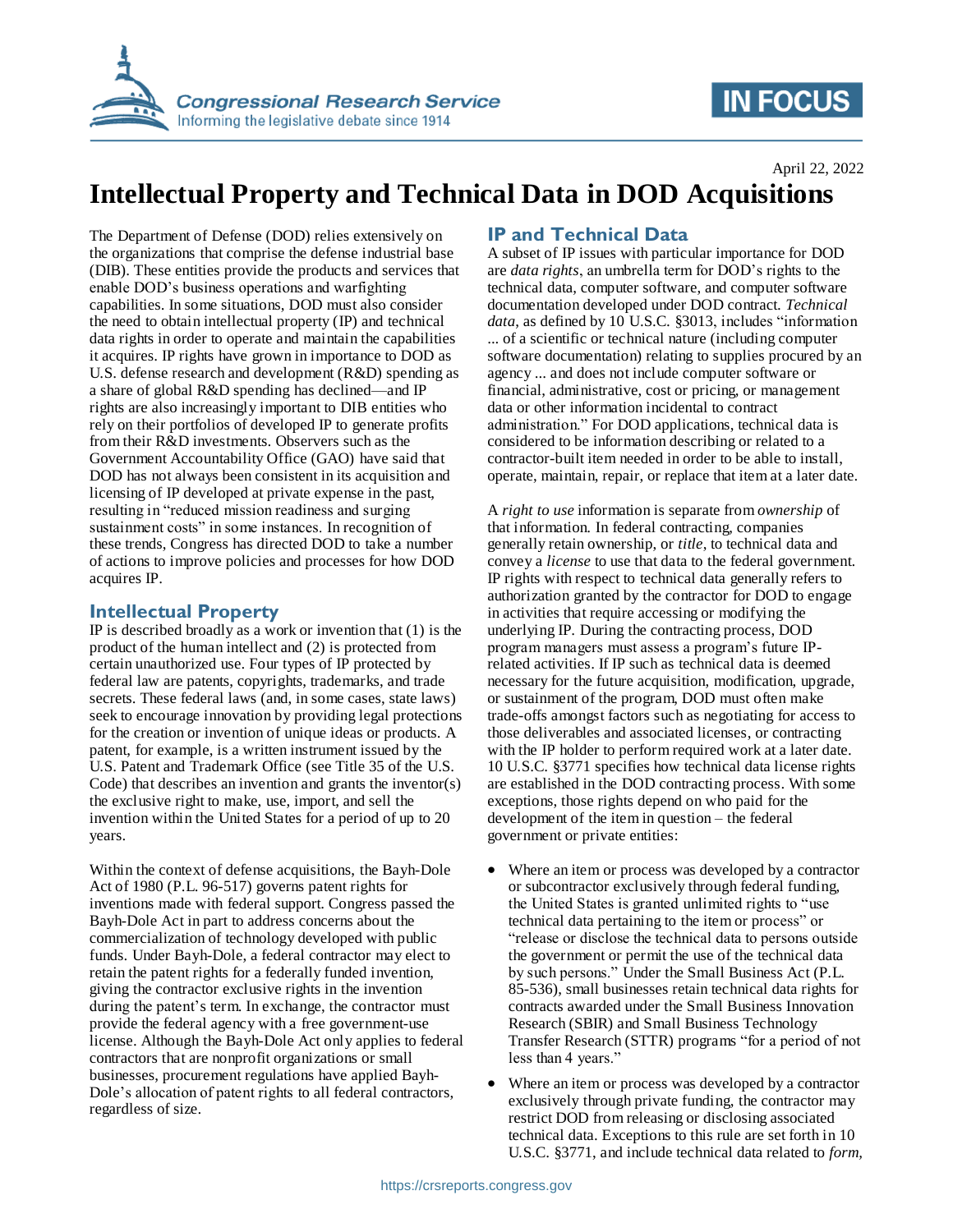#### Intellectual Property and Technical Data in DOD Acquisitions

*fit, or function*, referencing the identifying characteristics of a particular system component, and technical data that is necessary for operation, maintenance, installation, or training (known as OMIT) of a government procured item.

 Where an item or process was developed by a contractor through a combination of federal and private funding, technical data rights are to be established "as early in the acquisition process as practicable" with the United States granted *government purpose rights* for the use of technical data pertaining to the item or process by default. *Government purpose rights* refers to the right to use, duplicate, or disclose technical data for DOD purposes only, and to have or permit others to do so for DOD purposes only. DOD purposes may include competitive procurement, but do not include the right to permit others to use the data for commercial purposes.

10 U.S.C. §3771 also authorizes the Secretary of Defense to determine that "negotiation of different rights ... would be in the best interest" of DOD. Factors for consideration include "increasing competition and lowering costs by developing and locating alternative sources of supply and manufacture." Requiring a contractor or subcontractor to "sell or otherwise relinquish" technical data rights to the United States is generally prohibited. Current DOD IP policy emphasizes the need for "early and effective understanding, planning, and communications between the U.S. Government and industry." DOD has also required each program to have a "robust IP strategy ... throughout the entire product life cycle."

### **Considerations for Congress**

In the FY2016 National Defense Authorization Act (NDAA), Congress established the Section 813 Panel, a special advisory group of government and industry experts tasked with reviewing technical data rights, restrictions, and regulations. This advisory group published its final report in November 2018. The report identified persistent "tension points of disagreement" between the government and private industry. Each "tension point" is unique, but each generally arises from private entities and DOD approaching IP from diametrically opposite perspectives. A private entity usually sees IP as a capital asset representing significant investments of company time and resources, and a source of its ability to retain market competitiveness and generate future income. IBM, for example, reports earning over \$27 billion in income generated by its IP since 1996. As such, private entities generally want to protect their IP to preserve the future monetary value of this asset. This protection can include control over matters such as who has the right to use the associated technical data. DIB entities may be particularly sensitive to situations where competitors could potentially access their IP.

To aid in incentivizing investment and development of warfighting solutions by the DIB, Congress could direct DOD to increase its protections of private sector IP rights. However, such protection could potentially limit DOD's rights to the IP and technical data associated with weapon systems developed in whole or in part by private industry. Some implications include "vendor lock," a situation where the government is effectively forced to continue working

with the sole contractor who can provide or repair a specific part or piece of equipment. Some analysts argue that when DOD does not have IP rights, entities have minimal incentives to respond to government requirements for delivery and performance, and may not be willing to negotiate a fair and reasonable price for affected items. Further implications include issues associated with program upgrades and sustainment costs over the lengthening lifespans of some DOD weapon systems.

DOD has taken some steps to address aspects of these issues, such as reverse-engineering efforts and calling for the creation of government-developed technical data for some types of parts in order to ensure future availability of these components on a cost-effective basis. Other analysts contend that some DIB entities do not work with DOD due to concerns that their IP rights will not be adequately protected, and argue that DOD should prioritize buying or negotiating for access to such IP rights.

Congress, acting in part on the recommendations of the 813 Panel, has mandated changes to DOD's acquisition and use of IP in recent years, including

- creating a preference for specially-negotiated licenses for technical data in major weapon systems or subsystems of a major weapon system;
- requiring DOD to establish an IP policy that, in part, encourages customized IP strategies for each system based on factors such as the unique characteristics of the system and its components, and the commercial market;
- establishing an IP Cadre to provide DOD with expert, consistent guidance on acquiring and licensing IP; and
- creating a pilot program to allow DOD to investigate various mechanisms for IP evaluation and valuation.

A 2021 GAO report suggested that while DOD had implemented these changes, some elements, such as the IP Cadre, had not yet been institutionalized. GAO found that DOD funding and staffing levels for the IP Cadre remain uncertain, and noted that DOD has not yet detailed elements of how the IP Cadre will carry out its responsibilities. GAO also found that DOD currently does not have centralized oversight of acquired or licensed IP and data rights, creating the potential for duplicative purchases; DOD officials have indicated that initial steps have been taken to resolve this capability gap.

#### **Additional Resources**

Final Report of the Section 813 Panel, https://tinyurl.com/ Section813Report

GAO Report *Defense Acquisitions: DOD Should Take Additional Actions to Improve How It Approaches Intellectual Property*, https://www.gao.gov/products/gao-22-104752

CRS In Focus IF10986, *Intellectual Property Law: A Brief Introduction*

**Heidi M. Peters**, Analyst in U.S. Defense Acquisition Policy